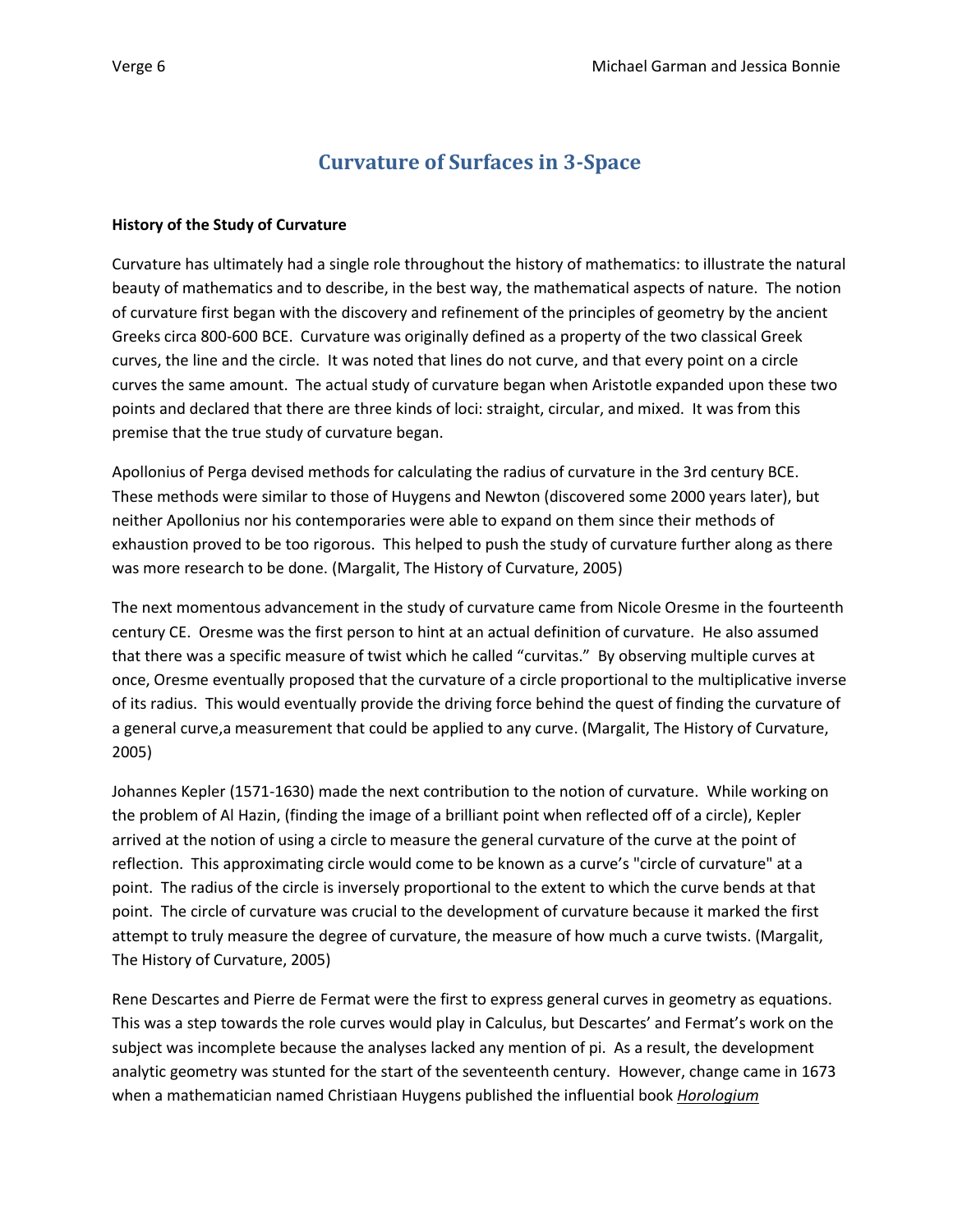*oscillatorium sive de motu pendulorum ad horologia aptato demonstrationes geometrica.* (Margalit, The History of Curvature, 2005)



In his text Huygens described two more features of a curve, its evolute and involute which are illustrated in Figure I (Margalit, cyccyc.gif). The involute is created in a series of movements, and it is important to notice that at each step, the string is tangent to the evolute and perpendicular to the involute. By this, Huygens would eventually define the radius of curvature of the involute as the distance between the points of contact between the involute and evolute with the string. This bears significance because of its relevance to what the working

definition of curvature eventually became. However, Huygens' method was flawed: in order to find the radius of curvature, the evolute had to be provided, and as a result, the theory was useless for measuring arbitrary curves. (Margalit, The History of Curvature, 2005)

Calculus was finally invented in the late  $17<sup>th</sup>$  century. Calculus's ability to deal with limits and infinitesimal amounts helped the study of curvature. A curve can have a different curvature at every point, so mathematicians needed a way to view an infinitely small section of a curve in order to measure its curvature at that point. The modern method of measuring curvature is accredited to one of the cofounders of Calculus, Sir Isaac Newton.

To Sir Isaac Newton, a curve was an object of beauty. Newton viewed curvature as its own classification of science, and therefore scrutinized its every aspect. In his work, Methods of Series and Fluxions, Newton proposed to measure the curvature of any curve at a given point. He noted that this process required a certain…elegance. Newton began his process by first observing the three basic properties of curves: A circle has a constant curvature which is inversely proportional to its radius; the largest circle that is tangent to a curve (on its concave side) at a point has the same curvature as the curve at that point; and the center of this circle is the "centre of curvature" of the curve at that point. (Margalit, The History of Curvature, 2005)

Newton's definition of the center of curvature was momentous because it was in his work on this subject that he first introduced the concept of infinitesimals, actually implementing calculus. He stated that the center of curvature "is the meet of normals at indefinitely small distances from [the point in question] on its either side." It was from this that Newton would formulate his equation for the radius of curvature, and eventually modify that equation to be used in polar coordinates as well. There was however a flaw in Newton's equations - they yielded "undefined" solutions at points of inflection. (Margalit, The History of Curvature, 2005)

From Newton's observations and from the properties of calculus, it is known that curves behave like straight lines near a point of inflection. From this, Newton theorized that since the radius of curvature of a straight line is infinite, the radius of curvature at points of inflection is also infinite. From this Newton calculated the formulae for the radii of curvature of several curves, including the cycloid and the Archimedean spiral. These calculations were notable in that they were performed analytically through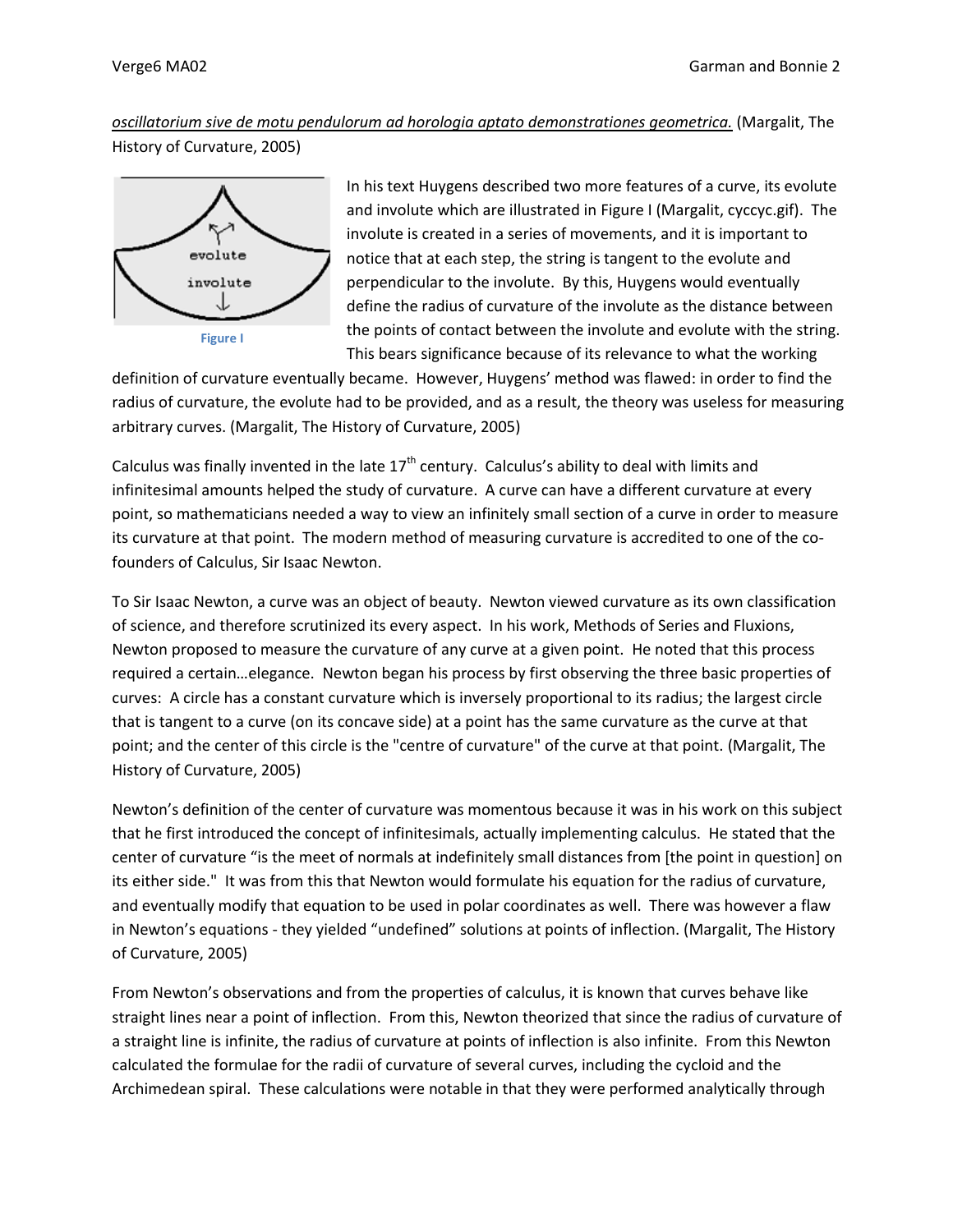the use of calculus. Until Newton co-invented calculus, the radius of curvature, and curvature itself was calculated by extraneous geometrical methods. It was Newton who first calculated a value for curvature without using geometry.

The next mathematician to have historic effect on curvature was Leonhard Euler, who made revolutionary statements about curvature in 1774. Euler devised a new way of defining curvature. He defined curvature as  $\frac{d\theta}{ds}$ , which is the change in angle of the tangent divided by the change in arc length. This only applied to an infinitely small location on the curve. Euler was the mathematician responsible for the important theorem that the magnitude of curvature equals the magnitude of the second derivative of a parameterization of the curve at a specific point. (Margalit, The History of Curvature, 2005)

Generally speaking, there are two important types of curvature: extrinsic curvature and intrinsic curvature. The definition of curvature has been modified throughout history and it changes minutely depending upon how many dimensions are being observed as well as on what specific curve is involved. Curvature, defined in 3-space, is the measure of how much the curve "bends" at a single point. This can be thought of as the rate of change of the angle formed between the tangent and the curve as the tangent is drawn along the curve. The discussion thus far has concerned extrinsic curvature in two- and three-space throughout history. This curvature describes a space curve (defined as a curve which may pass through any region of three-dimensional space) entirely in terms of its torsion (the rate of change of the osculating plane) and the initial starting point and direction. (Weisstein, Curvature)

Exploration of intrinsic curvature developed after the study of the extrinsic. The main types of curvature that emerged from this were mean curvature and Gaussian curvature. Mean curvature was the relevant to applications of the time and was, as a result, the most studied. Gauss was the first to recognize the importance of the Gaussian curvature. Gauss said that because Gaussian curvature is "intrinsic," it is detectable to hypothetical two-dimensional "inhabitants" of the surface. The importance of Gaussian curvature derives from an inhabitant's control over the surface area of spheres around himself. (Weisstein, Curvature)

Gaussian curvature is regarded as an intrinsic property of space that is independent of the coordinate system that is used to describe that space. If there exists a surface in three-space, at a specific point, there is a plane tangent to that surface. A generalization of curvature known as normal section curvature can be computed for all directions of that tangent plane. From calculating all the directions, a maximum and a minimum value are obtained. The Gaussian curvature is the product of those values. The Gaussian curvature signifies a peak, a valley, or a saddle point, depending on the sign. If positive, a valley or peak, if negative, a saddle point, and if the Gaussian curvature is zero, than the surface is flat in at least one direction. (Weisstein, Curvature)

A modern day application of curvature can be found in the study of modern physics. In relativity, one concept of discussion concerns how different elements of the universe affect light. The application of curvature is best described by John Wheeler, an American theoretical physicist: "Space tells matter how to move and matter tells space how to curve." For this application, it is best to visualize part of the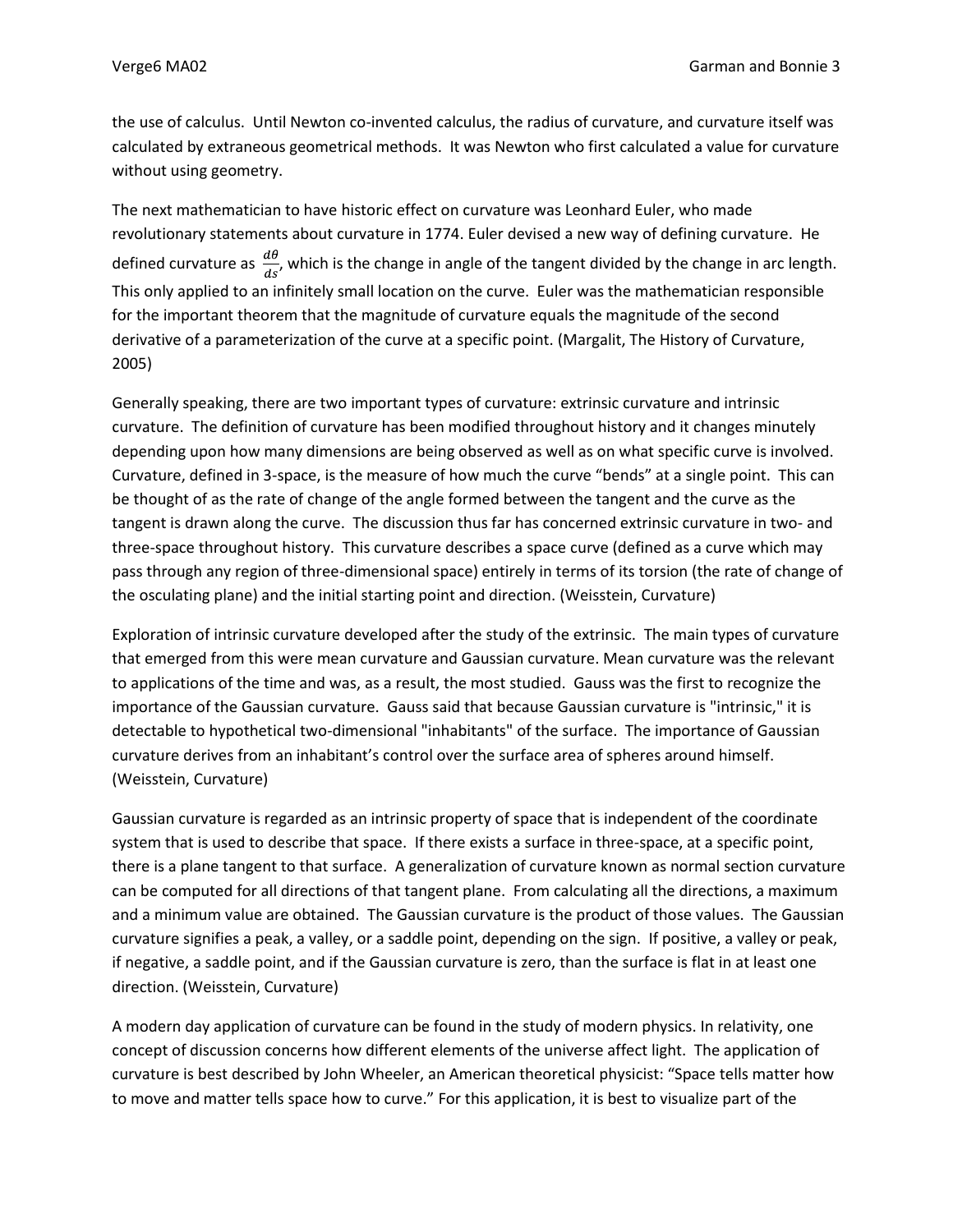universe as an infinitesimally thin bed sheet. In the study of the quantized theory of light, it is learned that mass creates a localized distortion in the space time continuum. To expand this to the bed-sheet metaphor, consider stretching the sheet (representing space-time) in every direction and then placing a bowling ball on top of it. The sheet sags down at the point where the bowling ball rests. This is how mass distorts space-time.

When mass distorts space time, light traveling in that vicinity is bent, meaning the path of the light is changed. It is important to measure how much the light is bending, and this is where curvature comes into play. The light bends because the mass creates a gravitational force. When light is affected this way by gravity its frequency shifts towards the red end of the spectrum, a phenomenon called gravitational red-shift. The size of the mass determines the extent to which space-time is distorted; the larger the mass, the more space time is curved, as illustrated in Figure II (Carroll & Ostlie, 1996). Thus, the path of the light depends upon the amount of curvature on the path. Therefore the curvature affects the extent to which the light shifts.



**Figure II**

## **Properties of Space Curves**

Part one of this project explored space curves: their vector equations of points, normals, tangents, and binormals, and their qualities of torsion ( $\tau$ ) and curvature ( $\kappa$ ). A summary of these follows.

Where  $\bar{r}(s)$  describes the position of a point on a curve parameterized in terms of arc length  $s$  and  $\bar{r'}=\frac{dr}{ds'}\bar{r}=\frac{dr}{dt'}\bar{v}=\frac{dr}{ds'}$ , and  $\hat{T}$ ,  $\hat{N}$ , and  $\hat{B}$  are the unit tangent vector, the principle normal vector, and the binormal vector respectively with:  $\hat{T} = \frac{\bar{v}}{\|\bar{v}\|}$ ,  $\hat{N} = \frac{\bar{T}}{\|\bar{T}\|}$ , and  $\hat{B} = \hat{T} \times \hat{N}$ , the following equations result (Weisstein, Curvature):

$$
\tau = -\hat{N} \cdot \hat{B}'
$$

$$
\kappa = \frac{|\vec{r} \times \vec{r}|}{|\vec{r}|^3}
$$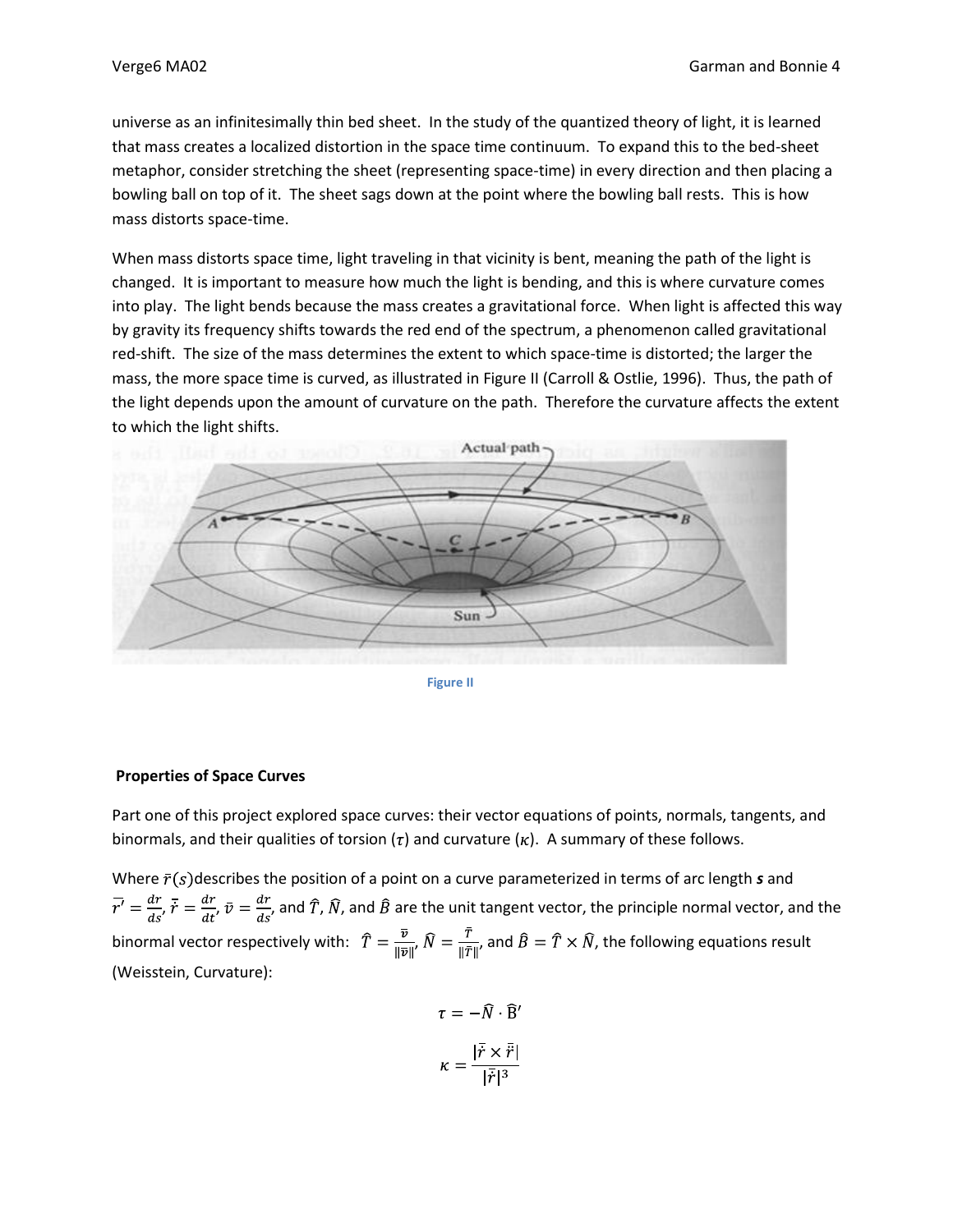These mathematical definitions will serve as tools in building a further understanding of curvature of surfaces in 3-space, but, first, the concepts they describe must be further explored. Curvature can be most easily visualized as being related to the radius of the osculating circle that most closely fits the curve at that point, as can be seen in Figure IV (User:Cepheus, 2006). Torsion, on the other hand, can be imagined as the rate of rotation of the osculating plane described by the mutually orthogonal tangents, normals and binormals of the curve at each point. This concept is more difficult to visualize with a static image, but it is illustrated in Figure IV (Schmies, 2007).



Mathematically, the radius of curvature  $\rho$  can be given by (Seggern, 1993):

$$
\rho = \left|\frac{ds}{d\theta}\right|
$$

Where ds is the differential of the arclength along the curve path and  $\theta$  refers to the angle of the tangent with the x-axis which changes its direction over ds by an angle of  $d\theta$ . Radius of curvature can also be expressed in terms of the derivatives of the curve. For example, for the implicitly defined curve  $f(x, y) = 0$  (Seggern, 1993):

$$
\rho = \frac{(f_x^2 + f_y^2)^{3/2}}{f_{xx}f_y^2 - 2f_{xy}f_xf_y + f_{yy}f_x^2}
$$

## **Principal Curvature**



The tools developed to explore space curves evolve naturally into tools that can be used to explore curved surfaces. The behaviors of the tangent lines from point to point on the curve that was so useful in describing torsion and curvature are comparable to the tangent planes that are so integral to exploring surfaces. All tangent lines to a point on a surface will fall in the same plane: the tangent plane to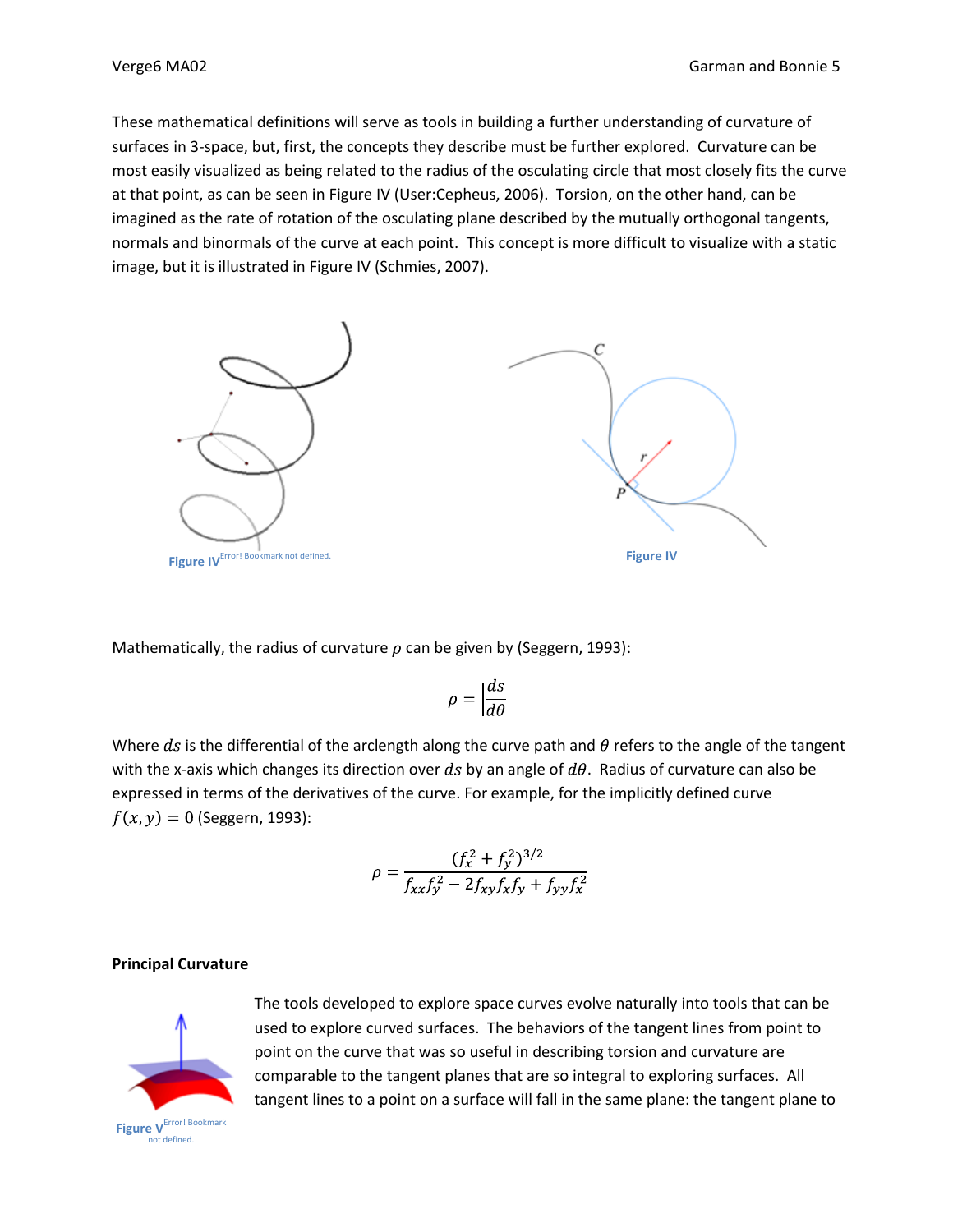the surface at that point. Any curve embedded in the surface that passes through that point will have a tangent at that point which falls in this tangent plane. So, if we take a normal vector perpendicular to the tangent plane at this point (Figure V (Alexandrov)), this normal vector at point  $(x_0, y_0)$  on surface

$$
z = f(x, y) \text{ would be given by } \widehat{N} = \begin{vmatrix} f_x(x_0, y_0) \\ f_y(x_0, y_0) \\ -1 \end{vmatrix}. \text{ A}
$$

plane containing the unit normal,  $\bar{u}$ , and the tangent vector,  $\hat{T}$ , for a point on the surface intersects with that surface along a curve with a normal curvature,  $k_n$ , shared by all curves with the same tangent vector at that point. The maximum and minimum of these normal curvatures at a point are called the principal curvatures,  $k_1$  and  $k_2$ , and they measure the maximum and minimum "bending" of the surface at that point. Figure VI (Gaba, 2006) illustrates the principal curvatures of a saddle surface.





The principal curvatures of a surface at a point are key components in deriving the mean (H) curvature and Gaussian (K) curvature for the surface. (Weisstein, Curvature)

$$
K = (k_1 k_2)
$$

$$
H = \frac{1}{2}(k_1 + k_2)
$$

Mean curvature is an extrinsic quality of a curve, whereas Gaussian curvature is intrinsic. Before further exploring these curvatures mathematically, a discussion of intrinsic and extrinsic curvature is in order.

## **Intrinsic vs. Extrinsic Curvature**

As discussed earlier, the properties of curves fall into two main categories: intrinsic and extrinsic. The most colorful explanation of the difference between the two occurs within the context of the story of A. Square, a heretical two-dimensional square inhabiting a plane called "Flatland." The concept of "Flatland" was first explored in the work, *Flatland: A Romance of Many Dimensions,* by Edwin Abbott Abbott in 1884, but the adventures of A. Square (Figure VII (Rucker, 1977, p. 4)) and his interactions with A. Sphere and A. Polygon made such a lasting impression on the study of differential geometry that many other authors have utilized A. Square, his cohorts, and his reality to illustrate what 2-dimensional inhabitants might observe and conclude about the geometry of their own world.



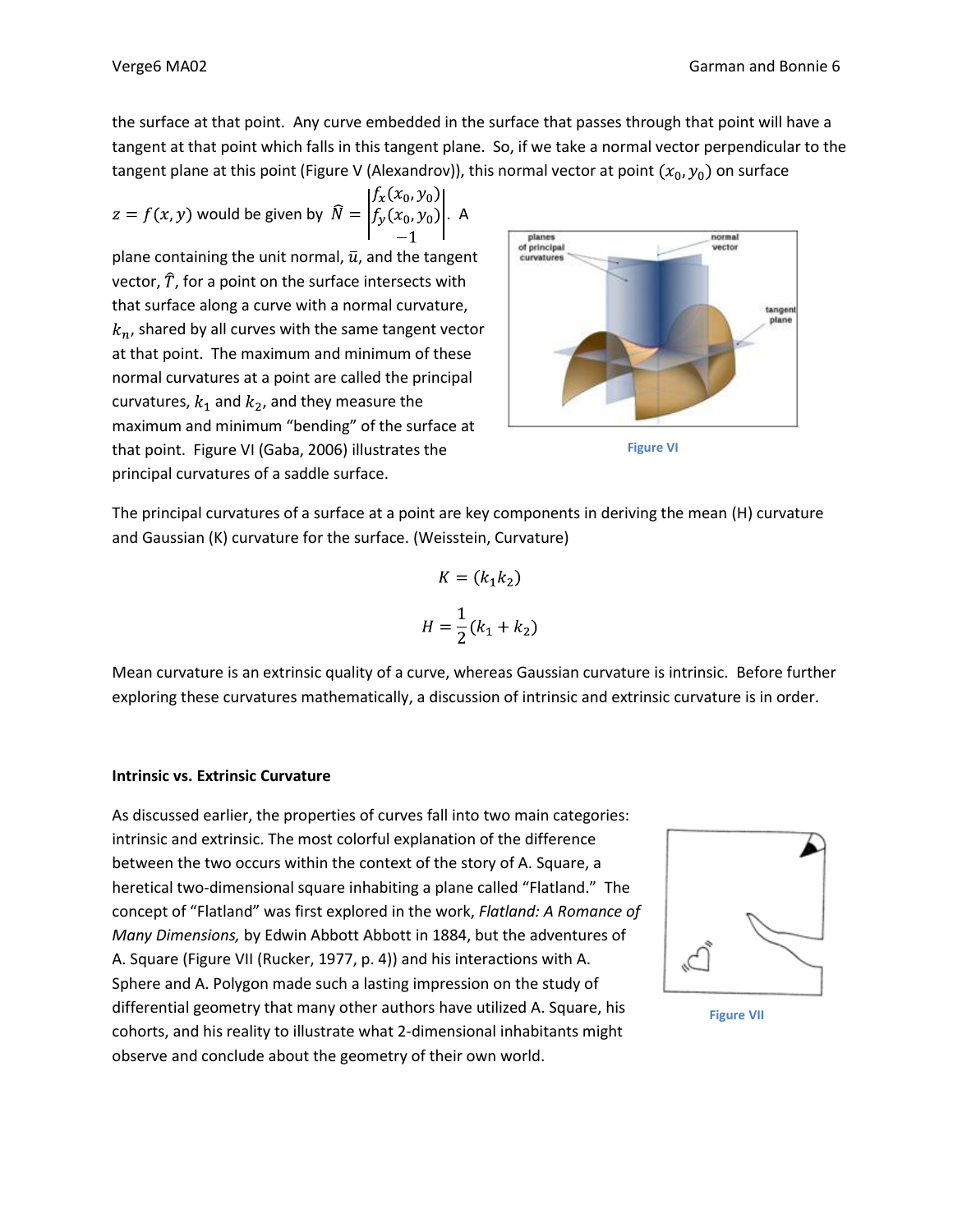

Within the context of "Flatland," the intrinsic qualities of the surface of their world could be detected by the two dimesional inhabitants, whereas extrinsic qualities would be detectible only *externally* to someone with a different perspective – e.g. the three dimensional sphere (A. Sphere) who interacts with A. Square in an attempt to explain to him the nature of his own reality. In one instance A. Sphere tries to demonstrate his own shape by passing through the plane of Flatland before A. Square's eyes. In Figure VIII (Rucker, 1977, p. 5), A. Square observes him first as a dot, and then as a circle of increasing diameter.

Within a mathematical context, extrinsic curvature is dependent on the embedding of the surface in another space ( $\mathbb{R}^3$ or  $\mathbb{S}^2$  for example) whereas intrinsic curvature exists independent of this embedding.

## **Fourth Dimension**

Supposing that A. Hypersphere wanted to mess around with those of us here in the third dimension, he might very well consider robbing a bank. In the same way that it would be simple for A.

Sphere to reach into A. Square's 2-dimensional locked safe and take his money without A. Square ever being the wiser until he went to make a withdrawal, so too might A. Hypersphere cause quite a bit of consternation by "disappearing" the treasure in Fort Knox (or a nuclear missile or two!)

#### **First Fundamental Form**

The three fundamental forms can be used to determine the metric properties of an object. The third fundamental form can be derived from the first and second forms. Surfaces can be described by multiple properties, among them Gaussian curvature, mean curvature, line element, area element, and normal curvature. Each of these is a metric property that the fundamental forms help to define mathematically. Gaussian and mean curvature will be discussed in more detail later on.

If we define the length of a curve,  $Z(t) = Z(u(t), v(t))$ , on a surface to be (J.J.Stoker, 1956)

$$
s = L_{t_0}^{t_1} = \int_{t_0}^{t_1} \sqrt{(Z'(t))^2} dt
$$

With  $Z'(t) = Z_u \frac{du}{dt} + Z_v \frac{dv}{dt}$  we have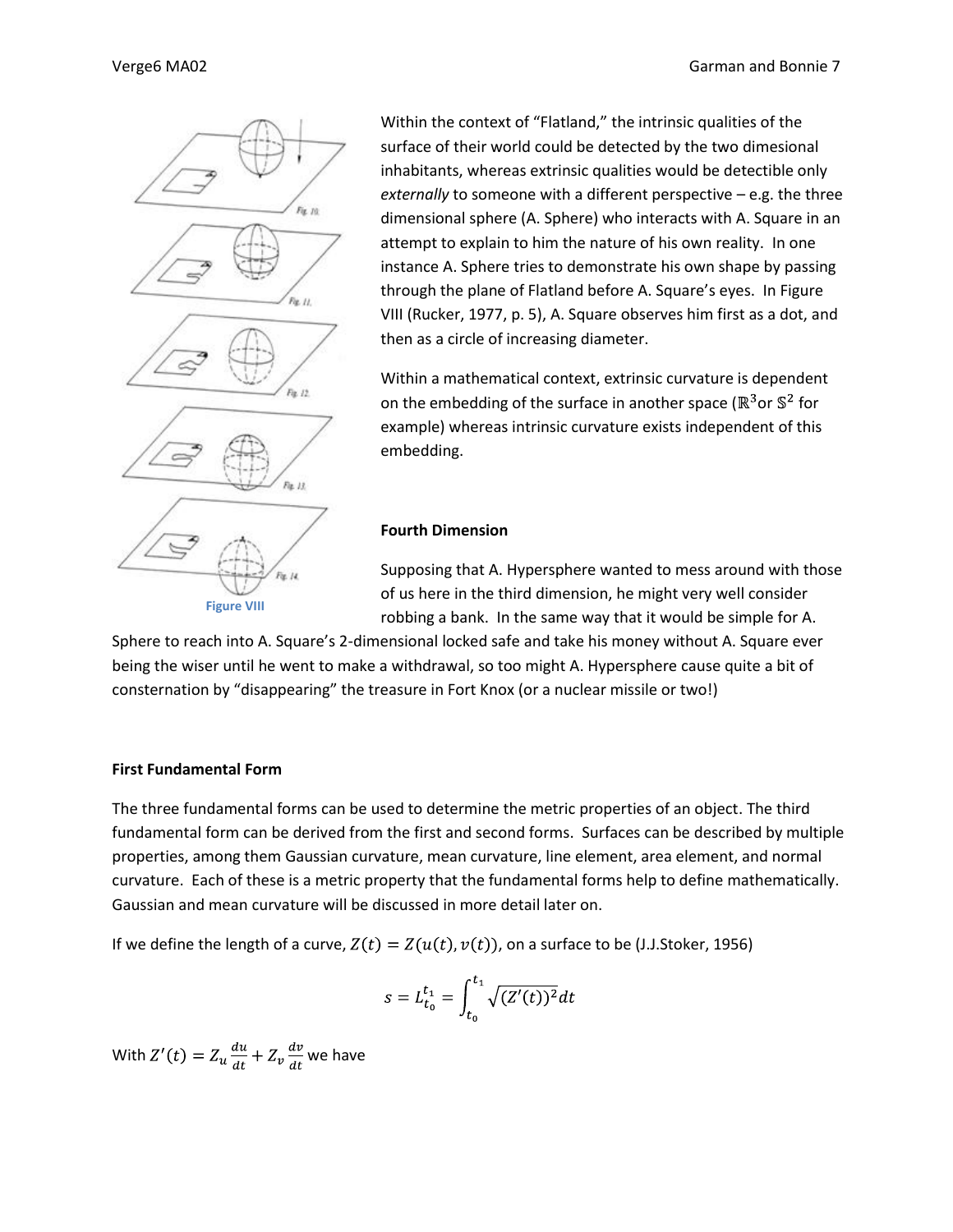$$
\left(\frac{ds}{dt}\right)^2 = Z' \cdot Z' = E\left(\frac{du}{dt}\right)^2 + 2F\left(\frac{du}{dt}\right)\left(\frac{dv}{dt}\right) + G\left(\frac{dv}{dt}\right)^2
$$

Where  $E = Z_u^2 = Z_u \cdot Z_u$ ,  $F = Z_u \cdot Z_v$ ,  $G = Z_v^2$ .

The First Fundamental Form refers to the quadratic on the right of the equation. It is positive definite. (J.J.Stoker, 1956)

#### **Second Fundamental Form**

The Second Fundamental Form is another extrinsic property of surface. It depends on an embedding into Euclidean N-space of N*≥*3. It is defined as the square of the Euclidean distance from a point close to the one being considered to the tangent plane. **Error! Reference source not found.**Figure IX (J.J.Stoker, 1956) illustrates these values. It measures the deviation of neighboring points on the surface from the tangents plane at a specific point and has the form (J.J.Stoker, 1956):



$$
II = edu^2 + 2fdxdy + gdy^2
$$

Where

$$
e = -\overline{N}_u \cdot \overline{Z}_u = \overline{N} \cdot \overline{Z}_{uu}
$$
  

$$
f = -\overline{N}_v \cdot \overline{Z}_u = \overline{N} \cdot \overline{Z}_{uv} = \overline{N} \cdot \overline{Z}_{vu} = -\overline{N}_u \cdot \overline{Z}_v
$$
  

$$
g = -\overline{N}_v \cdot \overline{Z}_v = \overline{N} \cdot \overline{Z}_{vv}
$$

#### **Mean Curvature**

As stated earlier, mean curvature is an extrinsic property of a surface derived from the principal curvatures of the surface. Mean curvature can also be stated in terms of the coefficients of the first and second fundamental forms (Weisstein, Mean Curvature):

$$
H = \frac{eG - 2F + gE}{2(EG - F^2)}
$$

**Gaussian Curvature**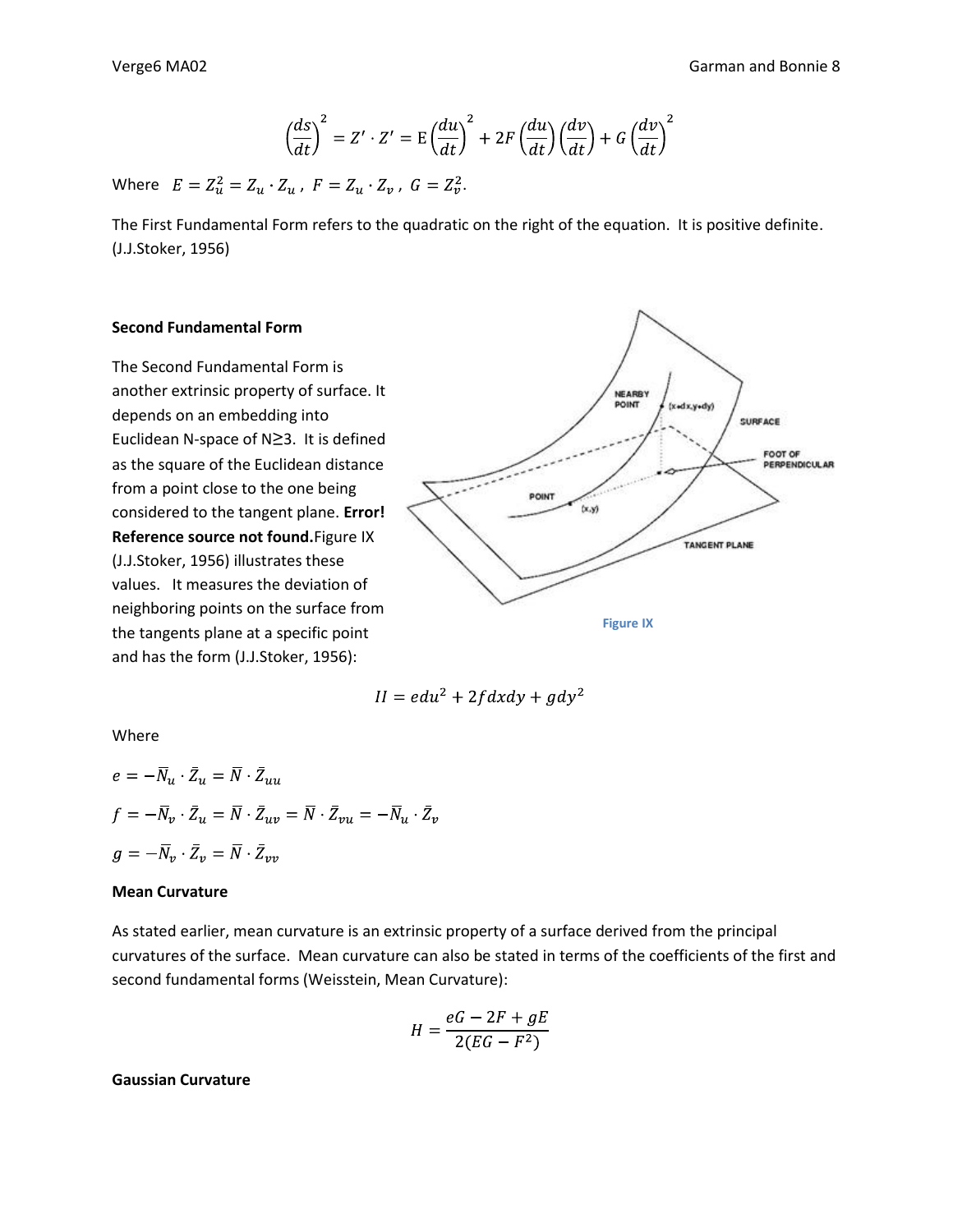As remarked earlier, Gaussian Curvature was truly innovative because of Carl Friedrich Gauss's discovery that that it could be understood intrinsically to the surface, which he stated in his *Theorem Egregium*.



**Figure X**

One informal example of Gaussian Curvature in action would be if the inhabitant of a surface traced out a circle, and found the circumference of that circle to be less than  $2\pi r$ . The inhabitants could draw the conclusion from this that their surface was positively curved – due to this measurement's deviation from what would be expected on a flat surface. The sign of Gaussian Curvature at a point informs the nature of the surface at that point. In Figure X (Jhausauer, 2007) the Gaussian curvatures of the shapes from left to right are negative, zero, and positive. On a regular

patch, Gaussian curvature in terms of the coefficients of the first and second fundamental forms can be defined as (Weisstein, Gaussian Curvature):

$$
K = \frac{eg - f^2}{EG - F^2}
$$

#### **A Monge Patch Application**

A Monge patch is nothing more than a local surface with very specific properties.

When examining a surface in a Monge patch, the calculations of the mean and Gaussian curvature are in a more accessible form. A Monge patch is a local surface where  $x: U \to \mathbb{R}^3$  of the form  $x(u, v) =$  $(u, v, h(u, v))$ , where U is an open set in  $\mathbb{R}^2$  and h is a function that is differentiable in  $\mathbb{R}$ . By applying the Monge patch to the first fundamental form, the coefficients are now given by (Weisstein, Monge Patch):

$$
E = 1 + h_u^2
$$

$$
F = h_u h_v
$$

$$
G = 1 + h_v^2
$$

Similarly, applying the Monge patch to the second fundamental form, the coefficients become the following (Weisstein, Monge Patch):

$$
e = \frac{h_{uu}}{\sqrt{1 + h_{u}^{2} + h_{v}^{2}}}
$$

$$
f = \frac{h_{uv}}{\sqrt{1 + h_{u}^{2} + h_{v}^{2}}}
$$

$$
g = \frac{h_{vv}}{\sqrt{1 + h_{u}^{2} + h_{v}^{2}}}
$$

Now the mean (H) curvature and Gaussian (K) curvature for a Monge patch can be defined to be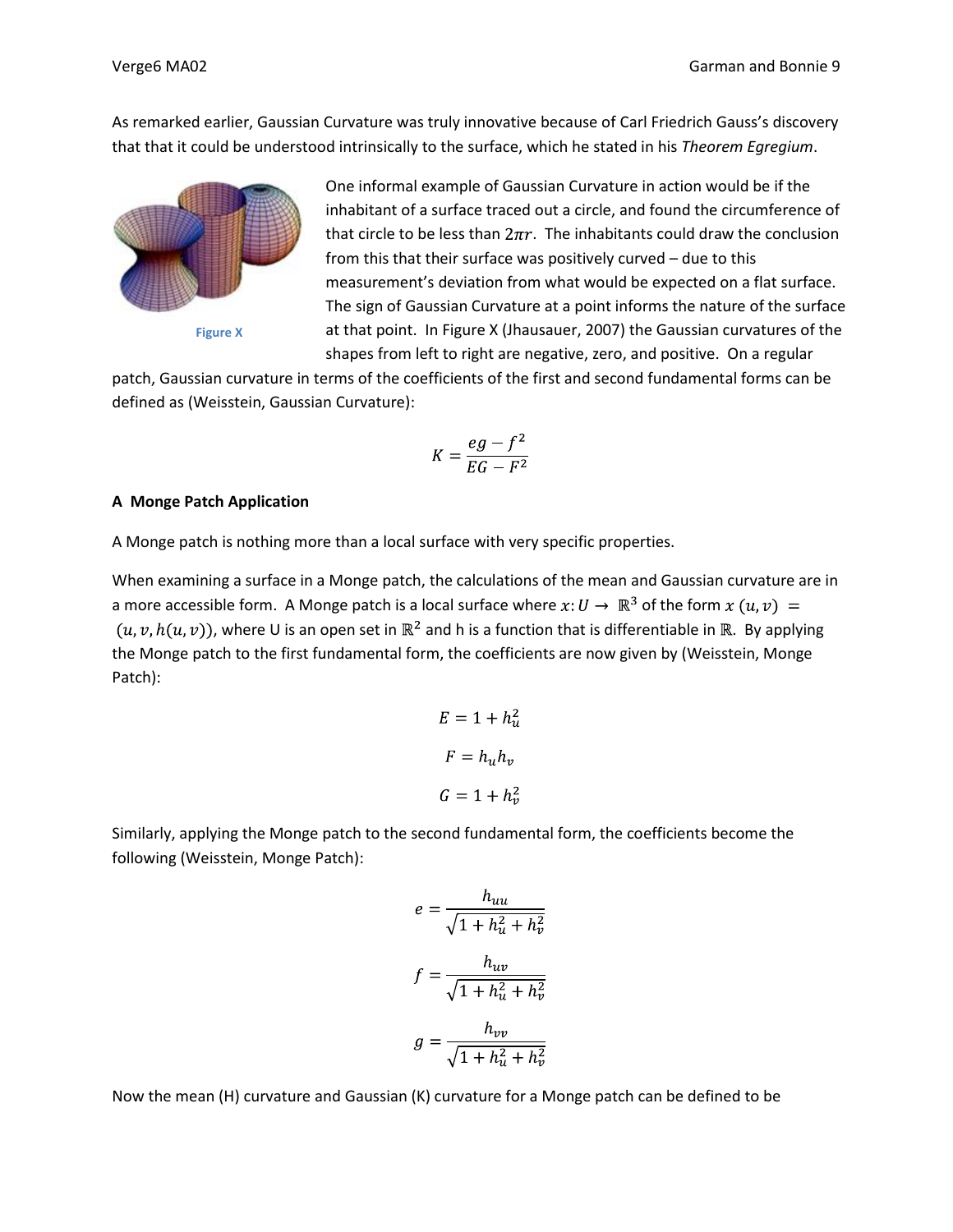$$
H = \frac{(1 + h_v^2)h_{uu} - 2h_u h_v h_{uv} + (1 + h_u^2)h_{vv}}{(1 + h_u^2 + h_v^2)^{\frac{3}{2}}}
$$

$$
K = \frac{h_{uu}h_{vv} - h_{uv}^2}{(1 + h_u + h_v)^2}
$$

## **Total Curvature**

According to Gauss' *Theorem Egregium*, the total curvature K at any point P on a surface depends only on the values of E, F, and G at P and their derivatives from the first and second fundamental forms. (University of Waterloo, 1996)

## **Original Examples of Curvature**

## **A Function f of x and y**

|                       | Let $f(x, y) = cos(x) + sin(y)$ |
|-----------------------|---------------------------------|
| $u = x$               | $h_u = -\sin(u)$                |
| $v = y$               | $h_v = \cos(v)$                 |
| $h = cos(u) + sin(v)$ | $h_{uu} = -\cos(u)$             |
|                       | $h_{vv} = -\sin(v)$             |
|                       |                                 |

 $h_{uv}=0$ 



1.5 X

 $3.5$ 

Therefore,

$$
H = \frac{(1 + \cos^2(v)) - \cos(u) - 2(-\sin(u)\cos(v)(0)) + (1 + -\sin^2(u)) - \sin(v)}{(1 + \sin^2(u) + \cos^2(v))^{\frac{3}{2}}}
$$
  
= 
$$
\frac{-\cos(u) - \cos(u)\cos^2(v) - \sin(v) + \sin(v)\sin^2(u)}{(1 + \sin^2(u) + \cos^2(v))^{\frac{3}{2}}}
$$
  

$$
K = \frac{-\cos(u) - \sin(v) - 0}{(1 + \sin(u) + \cos(v))^2}
$$
  
= 
$$
\frac{\cos(u)\sin(v)}{(1 - \sin(u) + \cos(v))^2}
$$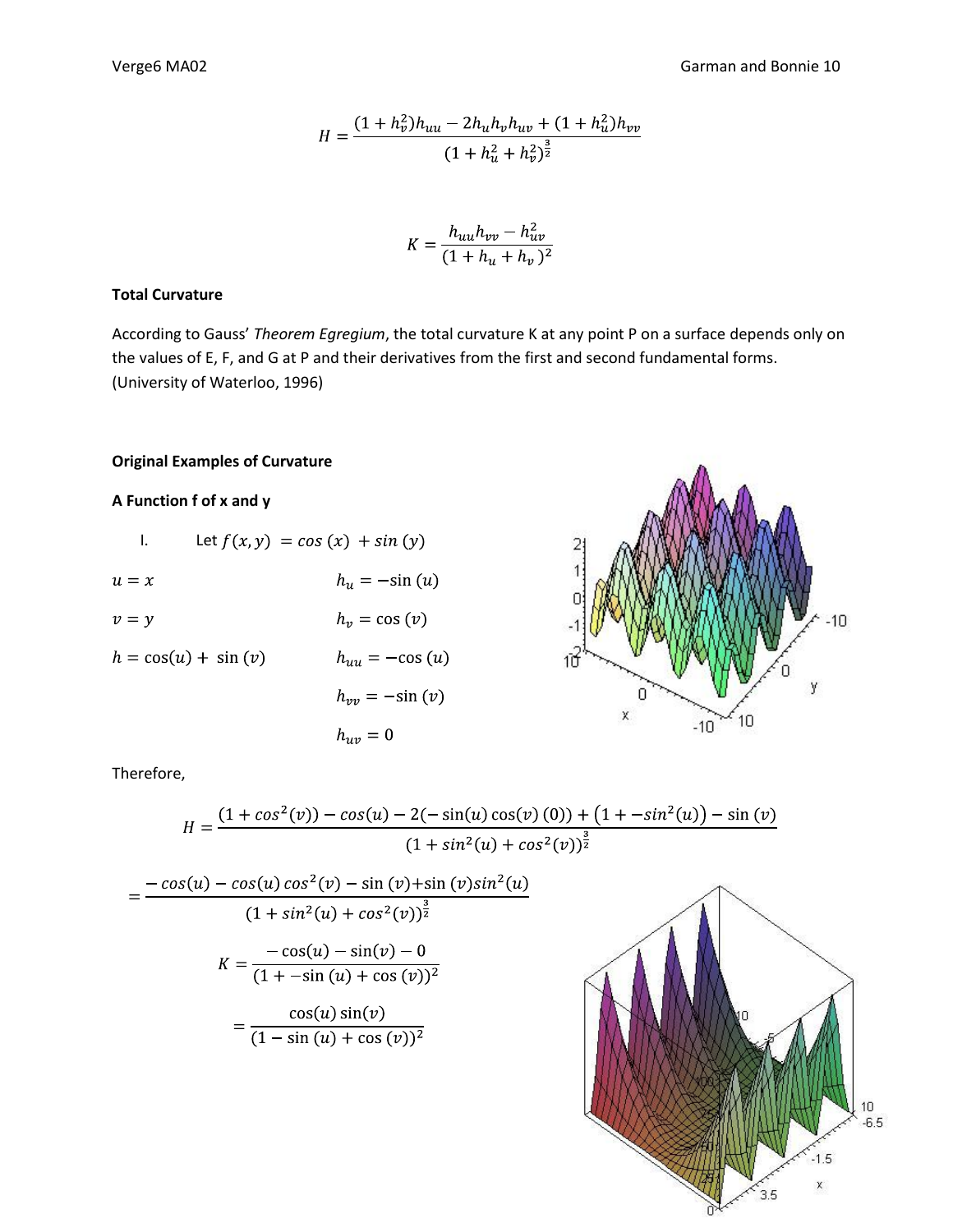II. Let 
$$
f(x, y) = y^2 \sin^2(x)
$$
  
\n $u = x$   $h_u = 2y^2 \sin(x) \cos(x) = y^2 \sin(2x)$   
\n $v = y$   $h_v = 2y \sin^2(x)$   
\n $h = y^2 \sin^2(x)$   $h_{uu} = -2y^2 \sin^2(x) + 2y^2 \cos^2(x)$   
\n $h_{vv} = 2\sin^2(x)$   
\n $h_{uv} = 4y\cos(x)\sin(x) = 2y\sin(2x)$ 

Therefore,

$$
\frac{H}{1 + 4y^2 \sin^4(x) \left(-2y^2 \sin^2(x) + 2y^2 \cos^2(x)\right) - (32y^4 \cos^2(x) \sin^4(x)) + (1 + 4y^4 \sin^2(x) \cos^2(x))2 \sin^2(x)}{(1 + 4y^4 \sin^2(x) \cos^2(x) + 4y^2 \sin^4(x))^\frac{3}{2}}
$$

$$
H = \frac{2y^2\cos^2(x) - 2y^2\sin^2(x) + 8y^4\sin^4(x)\cos^2(x) - 8y^4\sin^6(x) - 32y^4\cos^2(x)\sin^4(x) + 2\sin^2(x) + 8y^4\sin^4(x)}{(1 + 4y^4\sin^2(x)\cos^2(x) + 4y^2\sin^4(x))^{\frac{3}{2}}}
$$

$$
H = \frac{2y^2\cos^2(x) - 2y^2\sin^2(x) - 8y^4\sin^6(x) - 16y^4\sin^2(2x)\sin^2(x) + 2\sin^2(x)}{(1 + 4y^4\sin^2(x)\cos^2(x) + 4y^2\sin^4(x))^{\frac{3}{2}}}
$$

$$
K = \frac{h_{uu}h_{vv} - h_{uv}^2}{(1 + h_u + h_v)^2}
$$

$$
K = \frac{2y^2 \sin^2(x) + 2y^2 \cos^2(x)2\sin^2(x) - 4y^2 \sin^2(2x)}{(1 + y^2 \sin(2x) + 2y \sin^2(x))^2}
$$

$$
K = \frac{2y^2 \sin^2(x) - 3y^2 \sin^2(2x)}{(1 + y^2 \sin(2x) + 2y \sin^2(x))^2}
$$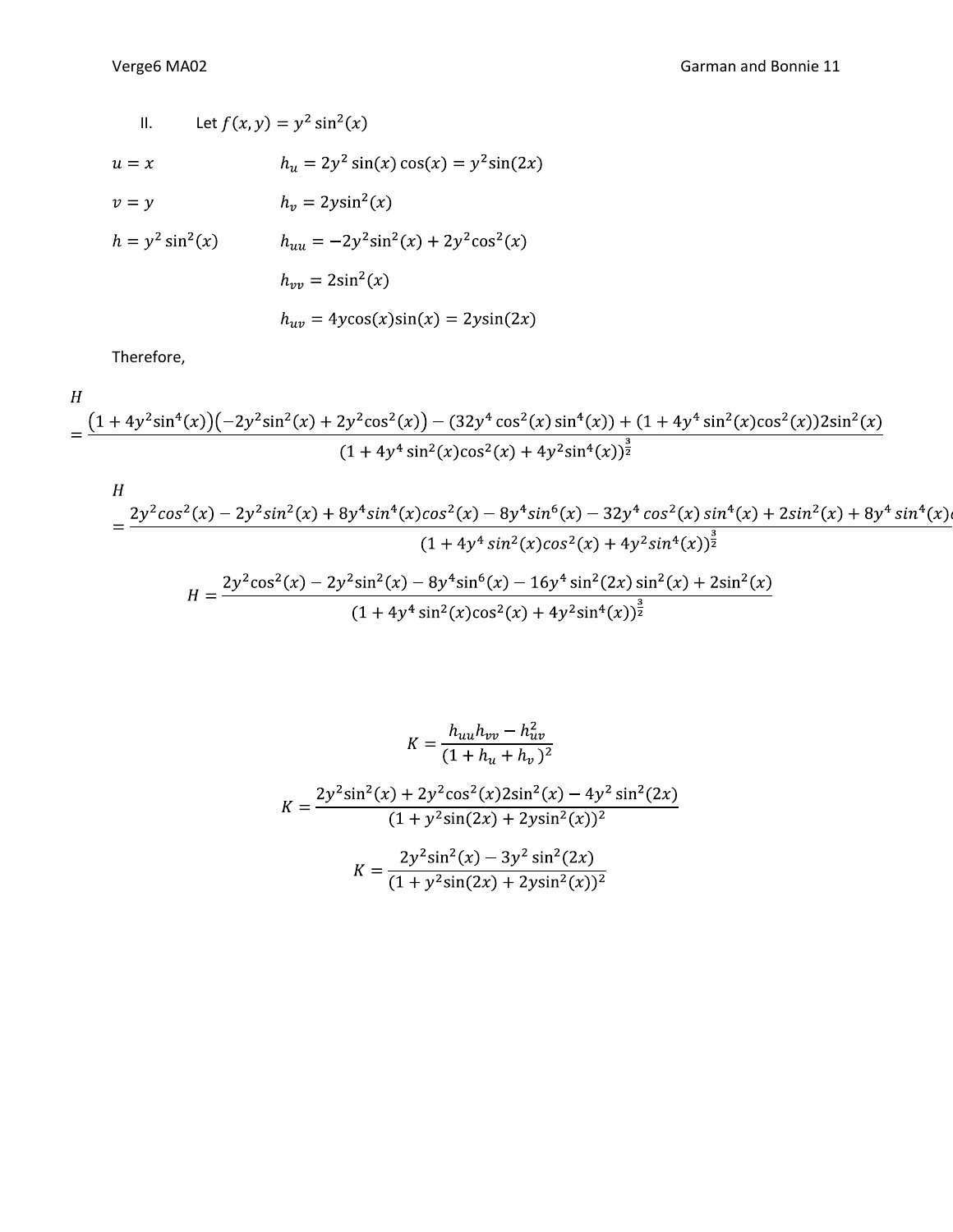## **Bibliography**

Alexandrov, O. (n.d.). *Surface\_Normal\_Illustration.png.* Retrieved 2008, from Wikipedia, The Free Encyclopedia: http://en.wikipedia.org/wiki/Image:Surface\_normal\_illustration.png

Carroll, B. W., & Ostlie, D. A. (1996). *An Introduction to Modern Astrophysics.* New York: Addison-Wesley.

Gaba, E. (2006, June). *Minimal surface curvature planes-en.svg.* Retrieved 2008, from Wikipedia, The Free Encyclopedia: http://en.wikipedia.org/wiki/Image:Minimal\_surface\_curvature\_planes-en.svg

J.J.Stoker. (1956). *Differential Geometry: Lectures Given By J.J.Stoker 1945-1946.* New York: New York Univesity Institute of Mathematical Sciences.

Jhausauer. (2007, August 4). *File:Gaussian\_curvature.PNG.* Retrieved 2008, from Wikipedia, The Free Encyclopedia: http://en.wikipedia.org/wiki/File:Gaussian\_curvature.PNG

Lodder, J. (September 2003). Curvature in the Calculus Curriculum. *JSTOR* .

Margalit, D. (n.d.). *cyccyc.gif.* Retrieved 2008, from Villanova University: http://www3.villanova.edu/maple/misc/history\_of\_curvature/cyccyc.gif

Margalit, D. (2005, December). *The History of Curvature.* Retrieved October 19, 2008, from Villanova University.

Rucker, R. v. (1977). *Geometry, Relativity and the Forth Dimension.* New York: Dover Publications, Inc.

Schmies, M. (2007, November 5). *FrenetFrames.png.* Retrieved 2008, from Geometry - Inst. of Math. TUB: http://www.math.tu-berlin.de/~schmies/java/doc/teaching/geometry/FrenetFrames.png

Seggern, D. v. (1993). *CRC Standard: Curves and Surfaces.* Boca Raton: CRC Press.

University of Waterloo. (1996, May). *Gaussian Curvature.* Retrieved November 15, 2008, from University of Waterloo: http://www.cgl.uwaterloo.ca/~smann/Research/gaussiancurvature.html

User:Cepheus. (2006, November 19). *Osculating\_circle.svg.* Retrieved 2008, from Wikipedia Commons: http://upload.wikimedia.org/wikipedia/commons/8/84/Osculating\_circle.svg

Weisstein, E. W. (n.d.). *Curvature.* Retrieved 12 2008, from Mathworld - A Wolfram Web Resource: http://mathworld.wolfram.com/Curvature.html

Weisstein, E. W. (n.d.). *Gaussian Curvature.* Retrieved 12 4, 2008, from Mathworld- A Wolfram Web Resource: http://mathworld.wolfram.com/GaussianCurvature.html

Weisstein, E. W. (n.d.). *Mean Curvature.* Retrieved 12 1, 2008, from Mathworld- A Wolfram Web Resource: http://mathworld.wolfram.com/MeanCurvature.html